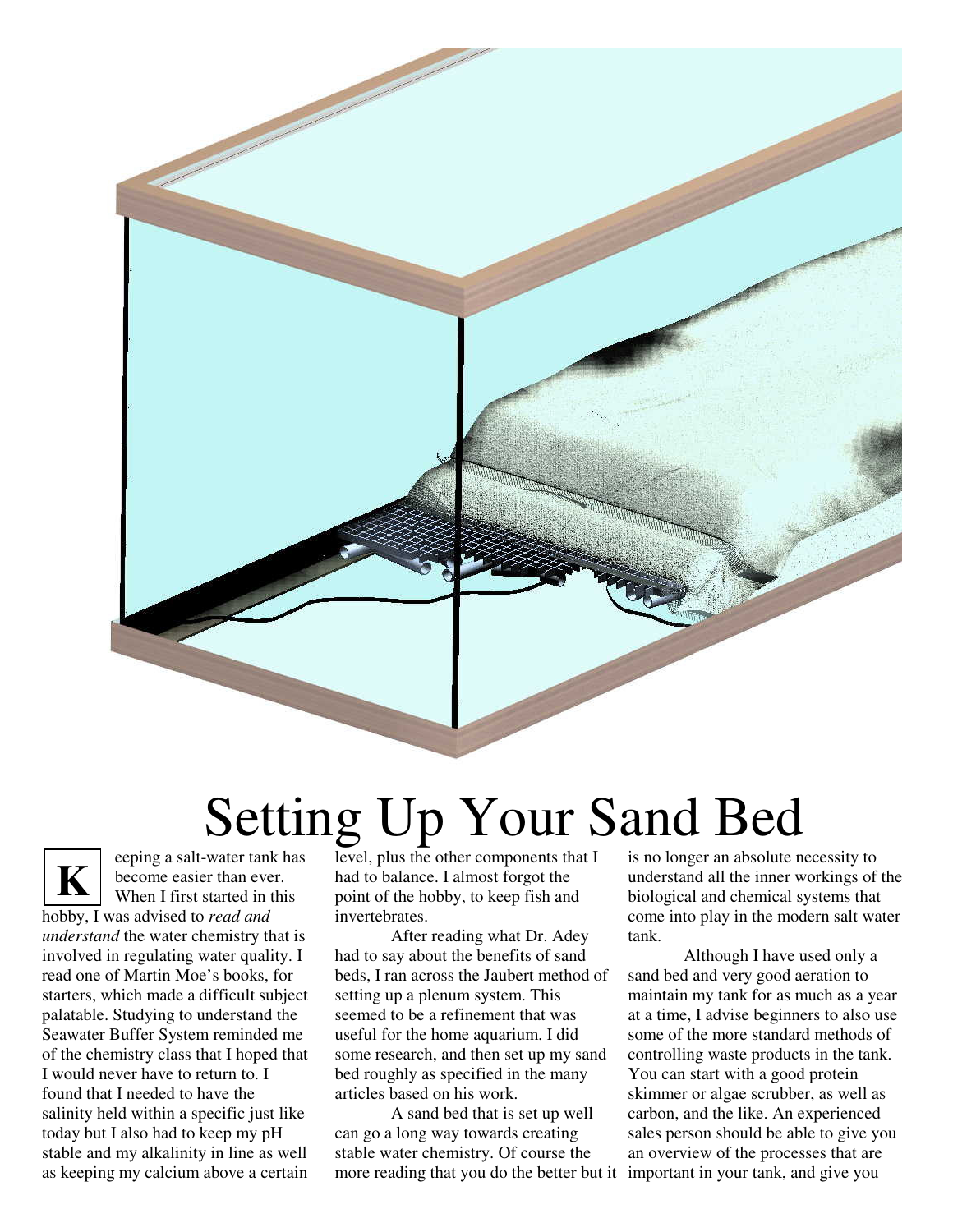good advise on what to buy within your budget.

As I understand it, and simply put, the Jaubert style sand bed (as most commonly used today,) is a layer of aragonite gravel with a thicker layer of aragonite sand an top of it, all supported by an open space of water called a plenum. This plenum does not have flowing water forced through it by a pump like a normal under gravel filter. This semi-stagnate cavity mimics the reactions that take place in deeper sediment beds of the ocean. Different bacteria populate different parts of the structure according the amount of oxygen that gets there. These bacteria reduce the amount of three major waste products that are found in the water of the entire tank: ammonia, nitrites and nitrates. These bacteria also slightly acidify the water in the bed to slowly dissolve the sand. This is called dissolution. If the pH in the aquarium itself is low it can dissolve more of the sand, which releases buffers. These buffers work to bring the water back into the normal range. As the sand dissolves it also helps regulate several element levels like calcium, carbonate and strontium that are used up as corals build about an inch or two. I pressed this extra their skeletons. This is greatly over simplified, but that is how a Jaubert style glass bottom and let just a little bit of sand bed works.

To build my sand bed I purchased 5/8" PVC pipe and cut it into 2 to 4 inch pieces with a hack saw. I placed them on the bottom glass in the tank. I arranged them at random angles, about 4 to 6 inches apart. This provided enough support for the fluorescent light diffusers (called egg crate,) along with all the sand and gravel that went on top of it. This diffuser is made of non-coated plastic. I bought my egg crate at Lowe's but it is sold in many hardware and lighting stores. I added extra pieces of pipe where there were seams in the egg crate and at the outside edges of the tank. Some people cut their pipe into lengths that go from one end of the tank to the other. Then they drill holes through the pipe every few inches to provide water flow. I personally found, that for me, cutting the pipe was easier that drilling it. The short supports, open at both ends, ensure lots of open space for water to flow around in and through

the 1-inch deep plenum. They also use much less pipe. I used my hand to push down on the egg crate at several points to double-check the placement of the supports.

I built my plenum so that it stayed about 6 inches off from the front of the tank. This allowed me to lower the level of the sand as it meets the glass. My sand bed is about 6 inches deep in the middle and back of the tank but only 2 inches deep at the front. I also kept the egg crate about a halfinch or more away from the glass on the other three edges. This allowed me to stuff extra screening in the gap so that sand did not get past this barrier.

I placed fiberglass screen over the plenum, extending beyond the edges of the egg crate and down to the glass bottom plus a couple more inches. I was careful to overlap any seams by a few inches. I also did not allow any sand to form a channel between the pieces of overlapping screen that the worms could us to get through. On top of the screen I added about one inch of Florida Crushed Coral. I covered that with another layer of screen. This time I extended the screen out to the glass and up the edge screen down into the sand toward the crushed coral to fall between the glass and the screen. This was done so that the screen would not show. Finally, I added another 2 to 4 inches of Sea Floor Special Grade Reef Sand to the tank. Carib Sea Inc. makes these produces. I let the level of both the crushed coral and the sand drop at the front of the tank to get a better appearance. You want to have the sand be as deep as you think will look good in your tank.

Dick Perrin is a successful invertebrate farmer at Tropicorium Inc. He currently uses more than 20 tons of aragonite, of one-grain size or another, in different applications. He does not need all of his tanks to look good through the front glass. Many of his tanks don't even have front glass. He told me that some of his fastest clam growth was in a tank with no plenum but had very deep sand stacked in it for storage purposes. There was more biological dissolution in the deeper bed, so there were more minerals available

for the clams to use to grow their shells. Since then he has found that, in general, deeper is better. Deeper sand or gravel beds are getting more popular where aesthetics are less important like mariculture and sumps.

He also suggested that you can use a pump to suck water down through the bed and out of the plenum, like a standard under gravel filter, for about a week or so to get the bed quickly seeded with bacteria. Then remove the pumping action and seal the hole. The structure will quickly change over to its intended use. Some of the bacteria that uses more oxygen will either switch to low-oxygen bacteria, or die off and provide food for others that require lower oxygen levels.

These bacteria that thrive in oxygen poor areas are called "anaerobic" and are present throughout the tank, including the sand bed in comparatively small numbers. These anaerobic bacteria quickly take over in the plenum and the lower levels of the gravel bed when the water within the area begins to change into a semi-stagnate condition.

If your tank is new, you should get a couple of pounds of sand from an existing tank to provide a starter culture of bacteria. I have used Sure Start from Precision Aquarium Products Inc. to start a tank in the past. I used Coral Vital Live Sand Booster from Marc Weiss Companies, Inc. in my most recent tank set up to stimulate bacterial growth.

Berlin Systems usually have a bare tank bottom, but some hobbyists are starting to use oolitic sand like Aragamax from Carib Sea inc. to form a single thin layer of sand on the bottom. Since water contact through the thin layer is not important, they use this smaller grained spherical sand to provide more surface area for bacteria to grow on. Although this is a good idea for a Berlin System, I do not advise using smaller grain sand on a Jauber-style system because the plenum depends on good water contact within the bed for best diffusion rates and therefore best over all results. In other words, water needs to drifts, slowly but freely, though the bed to work well. Larger grain sizes can give you more water space between the granules. Using the proper size grains is important. Having well graded sand provides more water space or "pore